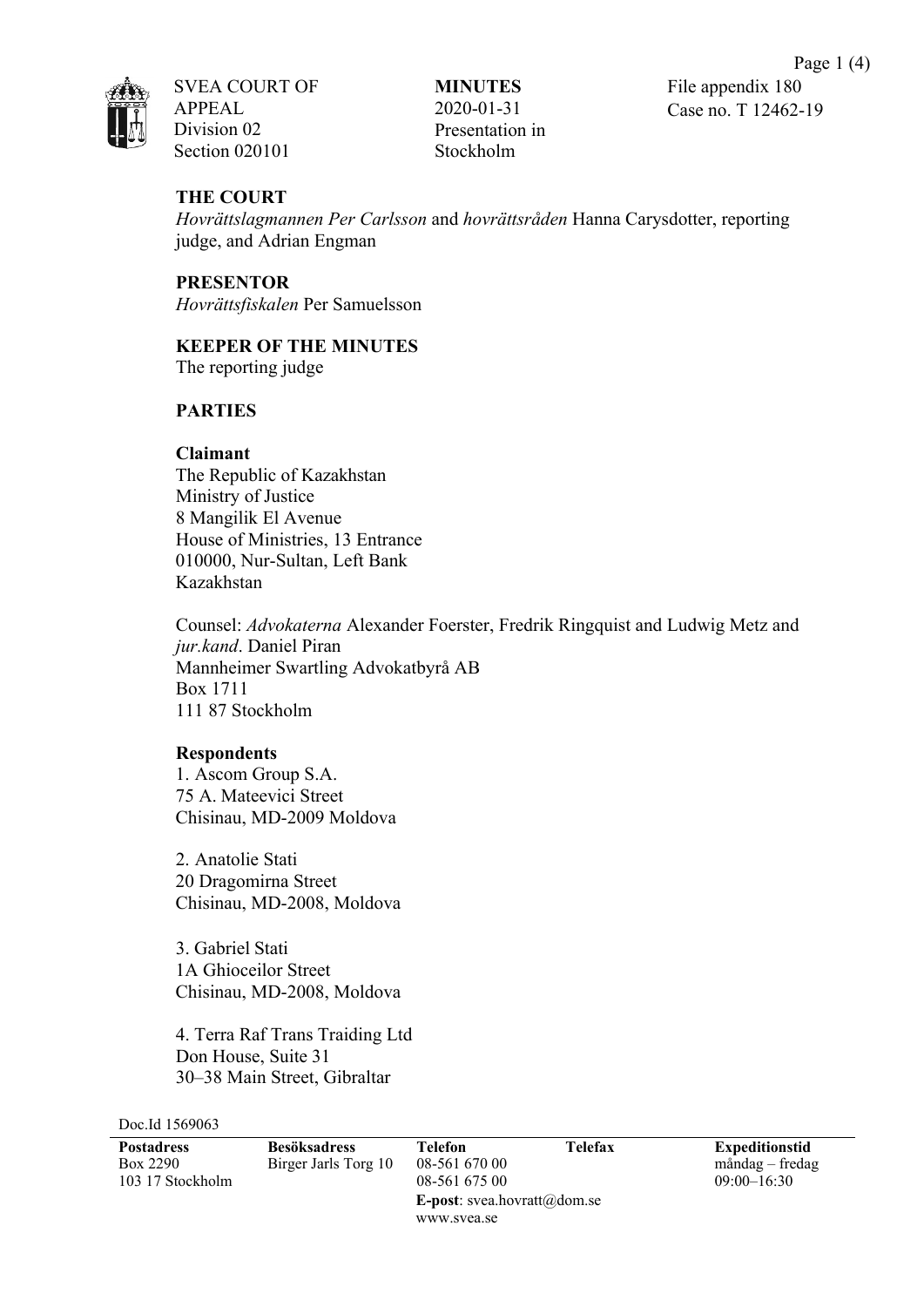#### **MINUTES**

Stated counsel to 1–4: *Advokaterna* Bo G H Nilsson, Therese Isaksson and Ginta Ahrel and *jur.kand*. Kristian Goldsteins Westerberg & Partners Advokatbyrå AB Box 3101 103 62 Stockholm

## **THE MATTER**

Invalidity of arbitral award rendered in Stockholm on 19 December 2013, with correction on 17 January 2014; now a question of dismissal of application for summons

The Republic of Kazakhstan (Kazakhstan) has applied for summons and requested that the Court of Appeal, under section 33, first paragraph, subsection 1 or subsection 2 of the Arbitration Act (1999:116) (*Sw. lagen om skiljeförfande*), declares an arbitral reward rendered by the Arbitration Institute of the Stockholm Chamber of Commerce in Stockholm on 19 December 2013 (with correction on 17 January 2014) between Kazakhstan and Anatolie Stati, Gabriel Stati, Ascom Group S.A. and Terra Raf Trans Traiding Ltd. (the Award) invalid. As legal grounds for its action, Kazakhstan has stated that the Award is invalid because it involves an examination of a question which may not be decided by an arbitral tribunal according to Swedish law and that the manner in which it has come about is clearly incompatible with the basis of the legal system in Sweden.

Question has now arisen as to whether the application for summons must be dismissed because of procedural impediment (res judicata).

By way of its judgment on 9 December 2016 in case no. T 2675-14 the Court of Appeal dismissed an action against the Award brought by Kazakhstan. The judgment has become final. In that case, Kazakhstan requested that the Court of Appeal primarily declared the award invalid in its entirety or, in any event, those parts of the Award relating to the so-called LPG plant, and, in alternative, that the Court of Appeal set aside the award, in its entirety or in part. As legal grounds Kazakhstan stated, concerning the invalidation claim, that the Award and the manner in which it has come about is clearly incompatible with the basis of the legal system in Sweden, i.e. violates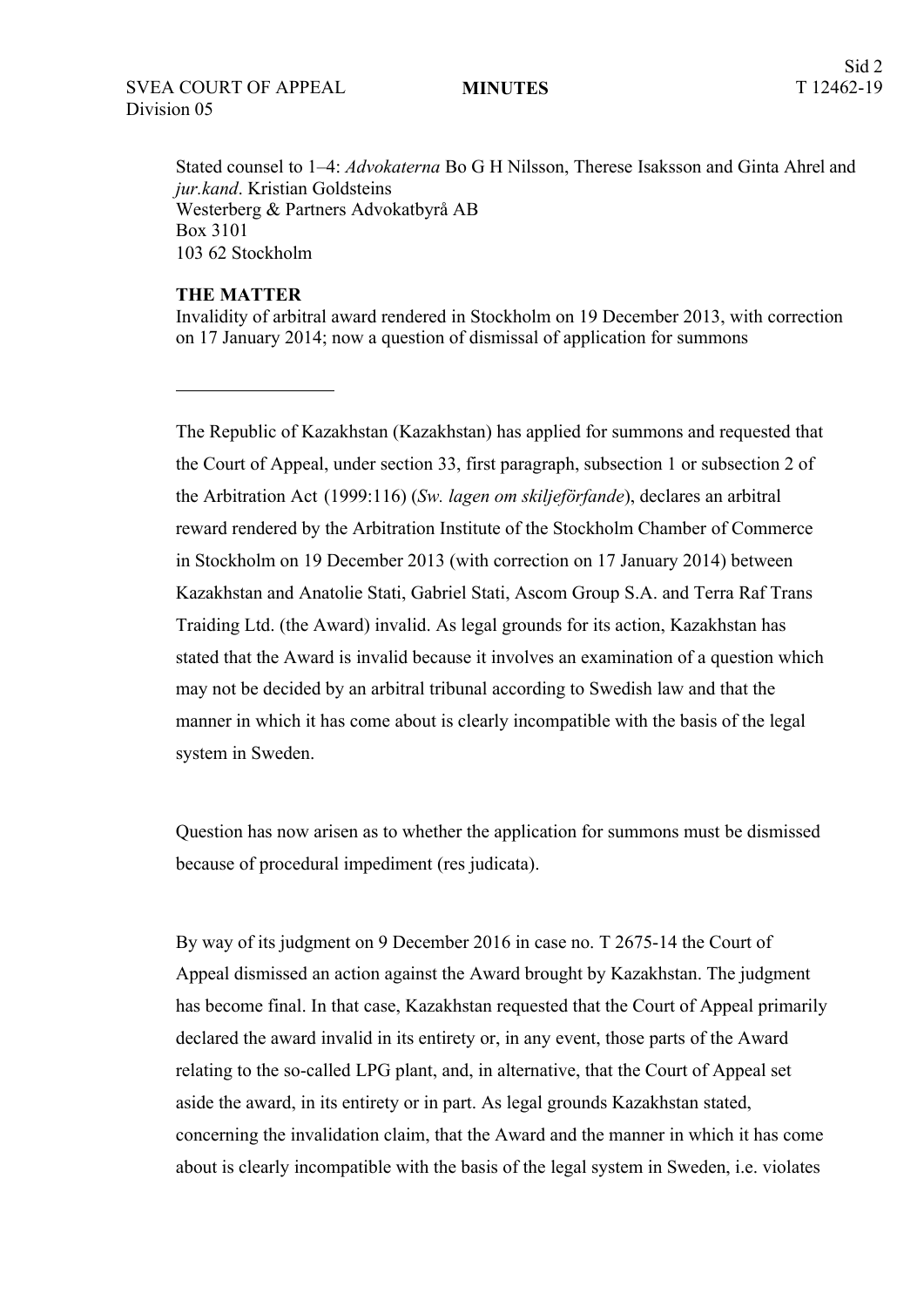**MINUTES**

public policy and therefore it is wholly or partially invalid under section 33, first paragraph, subsection 2 of the Arbitration Act.

Kazakhstan and Anatolie Stati et.al. have provided their observations.

After presentation, the Court of Appeal renders the following

**DECISION** (to be rendered on 2020-03-09)

The Court of Appeal dismisses the Republic of Kazakhstan's application for summons.

## **Reasons for the decision**

Under Chapter 17 Section 11 first and third paragraph of the Swedish Code of Judicial Procedure a judgment, upon the expiration of the time for appeal, acquires legal force to the extent that it determines the matter at issue in respect of which the action was instituted, and an issue thus determined may not be adjudicated again. Simplified, the legal force can be described as that the matter determined by way of a judgment must not be tried again in a new trial. If a new action is brought on the same matter that was tried in trial no. 1, the action in trial no. 2 must be dismissed because of procedural impediment. By way of the rules on legal force the winning party's need for security concerning the fact that a final judgment of a dispute cannot be changed through a new trial is met. However, it is stated in the fourth paragraph of the section that the extraordinary remedies, amongst them petition for a new trial, breaks through the legal force. Therefore, the legal force is not absolute.

It is a widespread view that the requested legal consequence determines the width of the legal force (see *inter alia* Ekelöf et.al., *Rättegång III*, 8 edition, p. 140 ff). The fact that the legal consequence constitutes the basis for determining whether a subsequent action concerns the same matter has been confirmed by the Supreme Court in the precedent that was developed during the 1990s (see *inter alia* NJA 1999 s. 520 and NJA 1999 s. 656, *cf*. NJA 1984 s. 733). According to the Court of Appeal, there is no reason to apply the rules